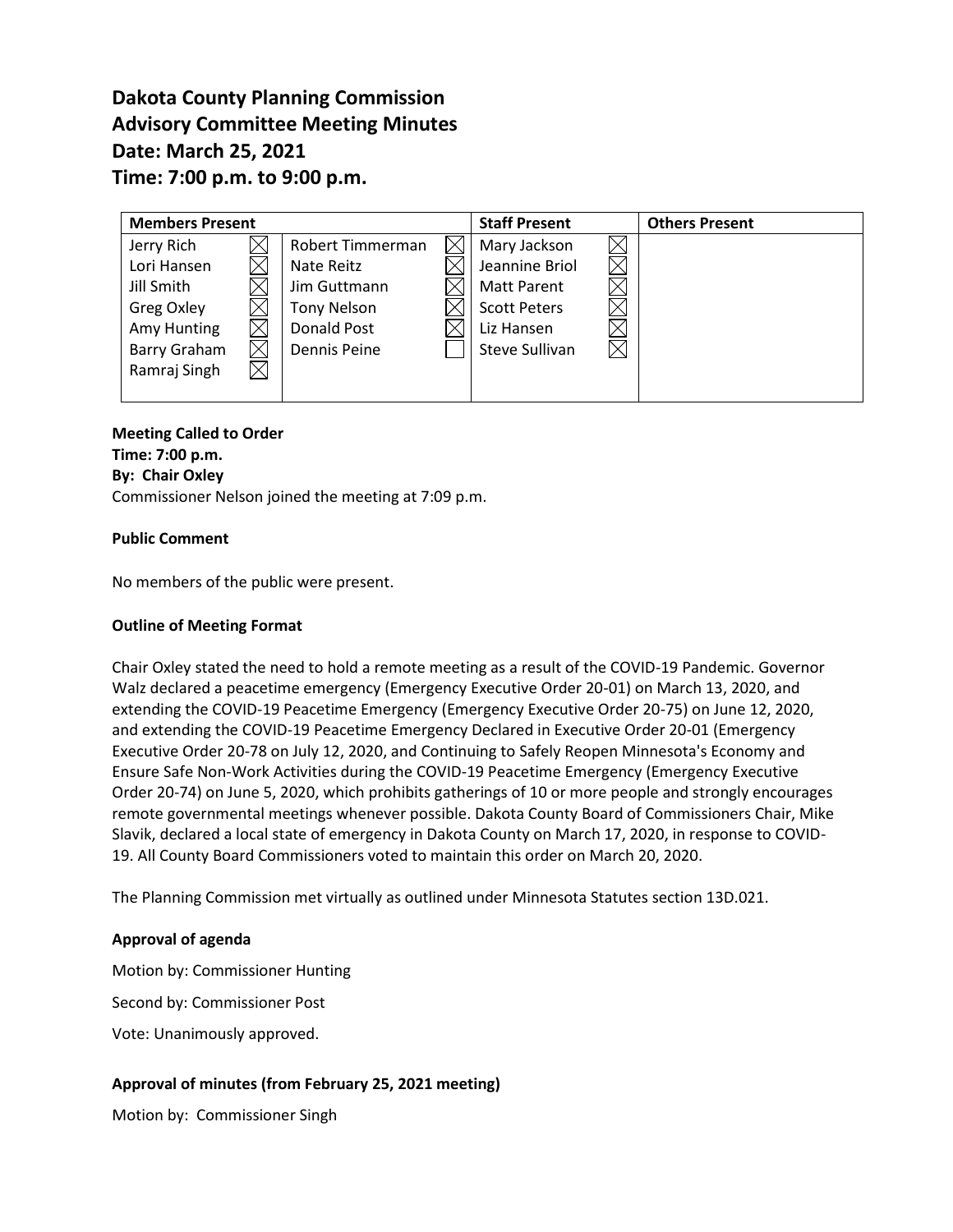Second by: Commissioner Rich Commissioner Reitz abstaining Vote: Unanimously approved.

# **Item #1: Comprehensive Plan Amendment (Transportation Chapter) <b>Action** / Information

Comments/Notes: Scott Peters, Senior Planner, and Mary Jackson, Senior Planner, presented this item and responded to questions.

# **Questions and comments by Commissioners along with responses from staff (italics):**

A commissioner stated that the plan seemed detailed, easy to read, and understand.

A commissioner asked whether staff replied to the commenters individually. *Staff responded that the individual comments are included within the packet along with responses. Staff did not send individual replies but did follow up with some of the cities. Staff conducted extensive public engagement during plan development, working with a consultant to hold pop-up events, provide comment opportunities at the Farmington expo at the high school, and set up interactive maps where people could leave comments.*

A discussion was held regarding transit. A suggestion was made that the transit goal be reworded as a goal statement and not as a topic. Dakota County needs to recognize that many people use transit to travel to work. If we don't have a functional transit system, it's going to be a problem. It looks like the county is walking away from transit, despite the transit sales and use taxes that the county collects. The lack of transit service from Hastings is a problem when people are released from jail, and that needs to be considered. A commissioner stated that they planned to vote no on this item and explained that the plan is not ready to submit to the Metropolitan Council. It appears that the county is evading or disregarding transit. *Staff responded that the county's role in transit is evolving. Dakota County is not a transit provider, making it more difficult for the county to influence transit activities.*

A commissioner stated that the responses to the public comments were well reasoned and consistent with the context of the overall plan. *Staff responded that they had appreciated the opportunity to present this information and the Planning Commission's involvement.*

A question was asked regarding residents that commute by bicycle and if this is part of the transit plan. *Staff responded that there is an entire section with several pages, maps, and policies for bicycle pedestrians and trail gaps to make sure there is an overall system.* 

It was asked if the greenways were an important part of the plan to address commuter needs. *Staff responded that the greenways are addressed in the Transportation Plan where they cross county roads and stressed the importance of providing safety.* 

It was asked if the Transportation Chapter of DC2040 would be extracted and submitted to the Metropolitan Council. *Staff noted that the updated content was mostly in Chapter 3 but also in several appendices and the Executive Summary. The full document will be submitted to the Council if approved by the Board, and amended content has been highlighted for Council staff reviewers. A crosswalk also lists the content changes.*

Motion by: Commissioner Post

Second by: Commissioner Hansen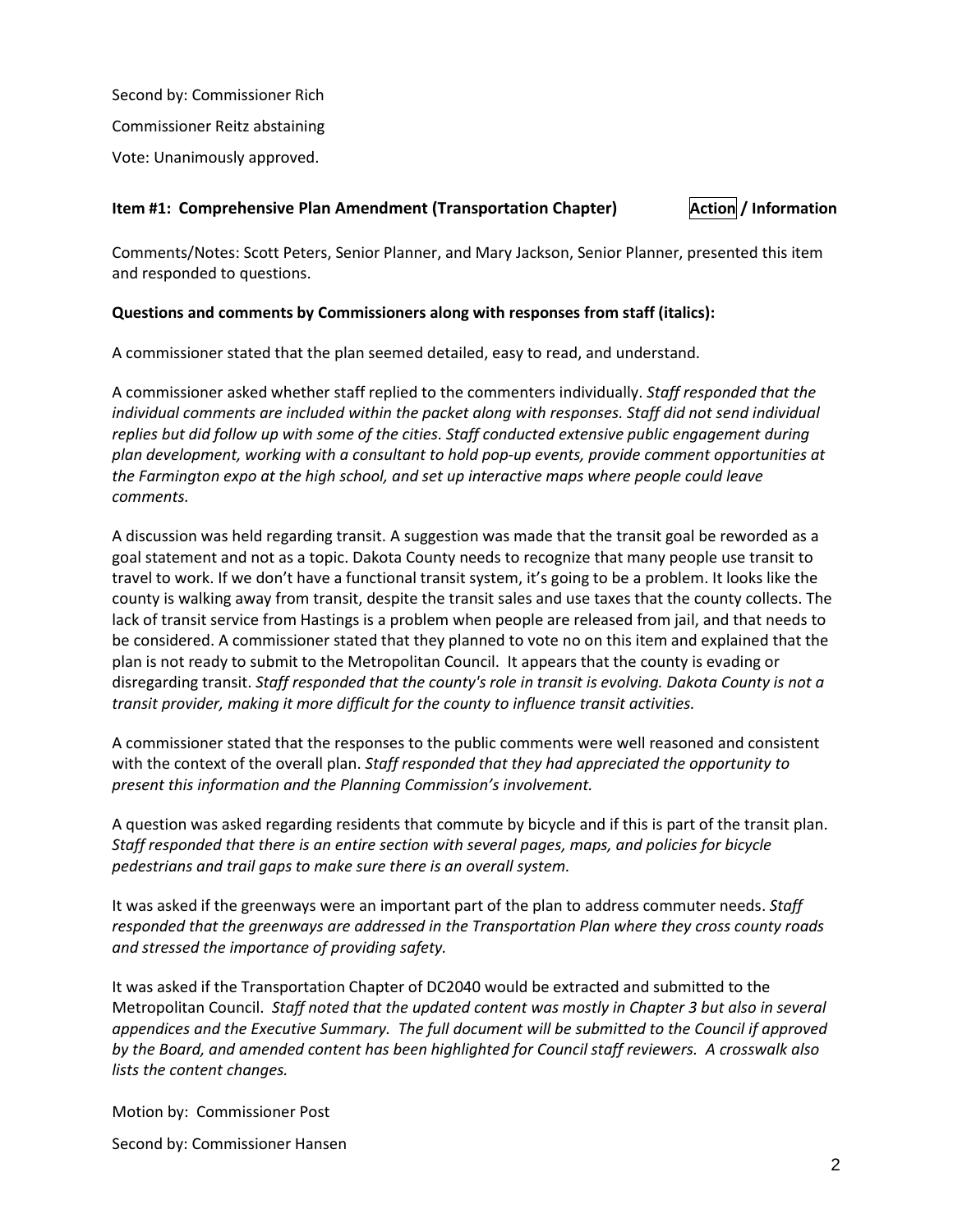### Vote: Ayes: 11 Nays 1 (Commissioner Rich)

#### **Item #2: Transportation CIP Overview Action** *Action / Information Action / Information*

Comments/Notes: Jeannine Briol, Construction Engineer, presented this item and responded to questions.

#### **Questions and comments by Commissioners along with responses from staff (italics):**

A commissioner asked if there is a plan to update and expand County Road 60 in Lakeville? *Staff responded that they would have to look at the CIP to answer this question and follow back up with the Planning Commission.* 

A question was raised as to whether the Cliff Road improvement project from Lexington to 52 had been delayed. *Staff commented that this project would probably be bid late in the fall to start right away in the spring of 2022.*

## **Item #3: Veterans Memorial Greenway Alignment Design Study <b>Action** / **Action** / **Information**

Comments/Notes: Matt Parent, Sr. Project Manager, presented this item and responded to questions.

#### **Questions and comments by Commissioners along with responses from staff (italics):**

Are the Cliff Road improvements between Lexington and Highway 3 being considered as an alternative greenway route*? Staff responded that the adopted Rich Valley Master Plan does not follow Cliff Road between Lexington and Highway 3, although it had been looked at in the past.*

A commissioner asked why we are not using the original master plan alignment that had beautiful sweeping views as opposed to the proposed 105<sup>th</sup> street alignment. *Staff responded that the subsequent feasibility study found that this alignment had excessive grading needs in a natural area. The master plan alignment was feasible but too impactful to natural resources.*

There was concern about how to safely cross Highway 52. A commissioner stated that they are concerned that the railroad underpass option is off the table. We need to be cognisant that building a project that is thorough and safe is important. The end of the trail also needs to be considered, so it doesn't just end at the freeway. *Staff responded that as part of this design study, we would evaluate multiple options to address feasibility and cost. Staff is also planning to meet with MNDOT and will discuss the replacement schedule for the existing bridges.*

A comment was made that the apostrophe should be after the "s" in Veterans. *Staff clarified in the meeting chat that the PowerPoint presentation was in error and will be corrected and that the officially adopted name does not include an apostrophe.*

A commissioner asked if there is a way to use the Highway 52 greenway bridge as part of the memorial. Since Highway 52 has high traffic volumes, incorporating memorial elements into the bridge would be a highly visible way to acknowledge veterans. *Staff agreed with the statement and stated that introducing an interpretive element in bridge design is being discussed.*